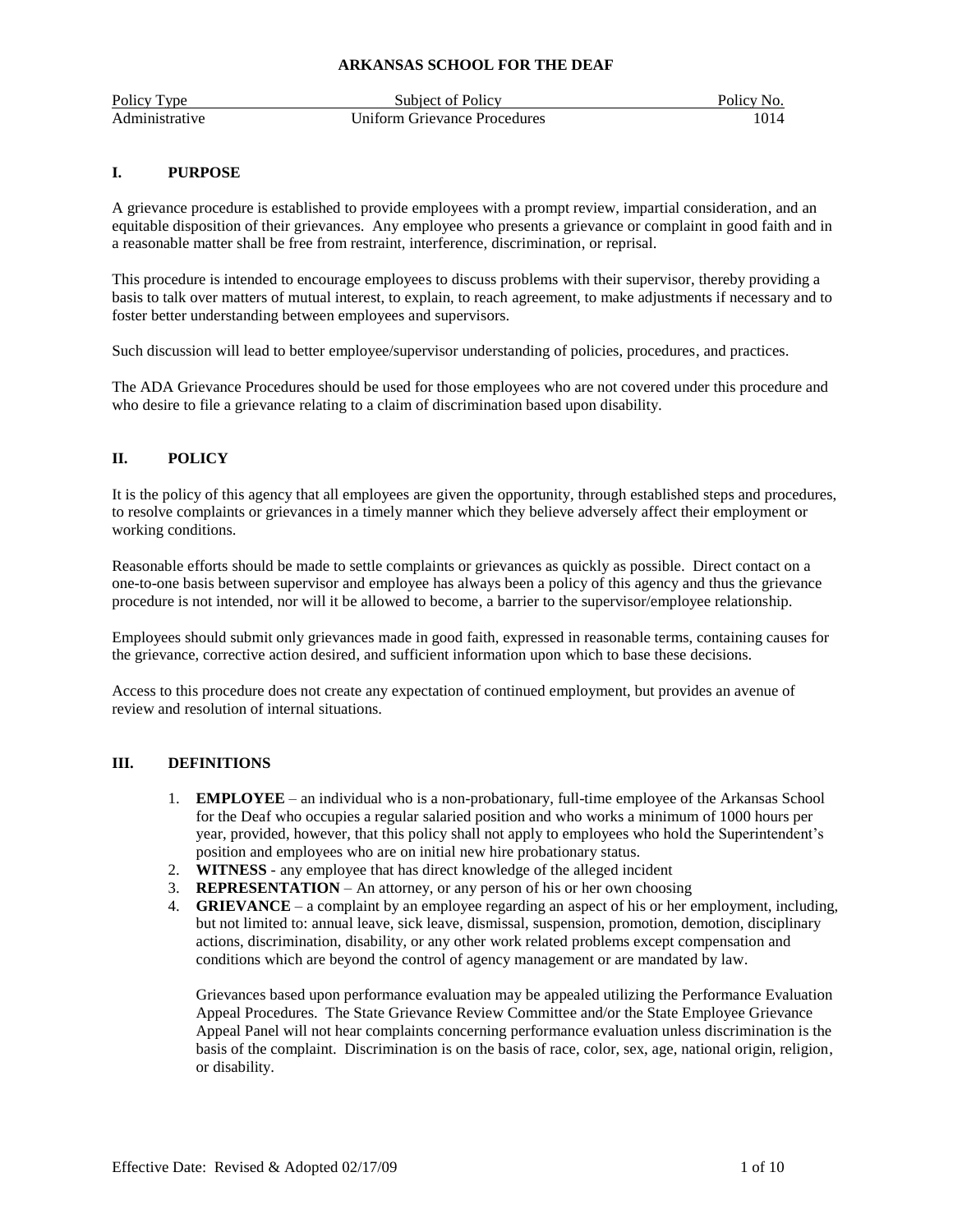| Policy Type    | Subject of Policy            | Policy No. |
|----------------|------------------------------|------------|
| Administrative | Uniform Grievance Procedures | 1014       |

This procedure may be utilized to hear Reduction-In-Force appeals, provided, however, that the State Grievance Review Committee and/or the State Grievance Appeal Panel will not hear complaints concerning reduction-in-force unless discrimination is the basis of the complaint.

# **IV. PROCEDURE**

Every employee and/or agency may be represented by someone of his or her own choosing at each step of this procedure except the initial, informal discussion with the immediate supervisor.

The grievance procedure may be terminated at any step, should an agreement between parties be reached.

All grievances and steps in the procedure and any appeal steps shall be processed through the agency grievance officer and should be handled in accordance with the following procedures:

Employees who feel that they have a job-related problem are encouraged to contact their immediate supervisor for an informal discussion of the problem. Most problems can be cleared up or resolved at this point. In the event the problem is not resolved by an informal meeting between the employee and the supervisor, the employee shall contact the Arkansas School for the Deaf Grievance Officer to commence the formal grievance procedure.

Individuals should refrain from discussing information regarding the grievable issue outside the hearing process. All witnesses are required to stay during the entire hearing and will be released after the proceedings are dismissed. There are no specific timeframes on how long the hearing will last, so witnesses should make no other obligations on that day. Should a previous engagement already be scheduled, other arrangements for that engagement should be made. Witnesses will not be available or have the ability to leave until the proceedings are concluded. If a witness wishes not to testify on behalf of the grievant, they may notify the grievant that they do not wish to testify on their behalf and therefore request that he/she notify the Grievance Officer no later than the close of business on (date) to remove their name from the witness list.

Initial notification that an employee will be called as a witness to testify will be made by e-mail from the Grievance Officer informing the employee to come to the Personnel Office to pick up and sign notification by the designated deadline. Failure to pick up notification by required deadline shall be considered intentionally interfering with, hindering, blocking, or otherwise impeding the process of the grievance.

**Should any person within the Agency intentionally interfere with, hinder, block, or otherwise impede the processing of a grievance, such employee shall be subject to disciplinary action.** Further, should any employee or supervisor willfully fail to meet any of the deadlines set forth within this procedure in such an attempt to delay the resolution or disposition of a grievance, such employee or supervisor shall be deemed to have forfeited any participation which such employee or supervisor might otherwise have under this procedure.

Under special circumstances, the Grievance Officer has the authority to modify, waive, or otherwise change the Grievance Procedures in order to fulfill the intent of the procedure, provided such modification, waiver, or change is agreed to by the Superintendent and the employee. The Grievance Officer shall submit, in the same manner as his/her final report to the Agency Personnel Manager, his/her justification for, and the details of, any variation from the state procedure.

The Superintendent shall make every effort to resolve all matters involving allegations of unlawful discrimination, termination, suspension without pay, involuntary demotion and/or failure to award compensatory time.

**NOTE:** Meetings and hearings at all Steps of this procedure shall be recorded and if appealed to the State Grievance Review Committee or the State Employees Grievance Appeal Panel shall be transcribed and become part of the case file record.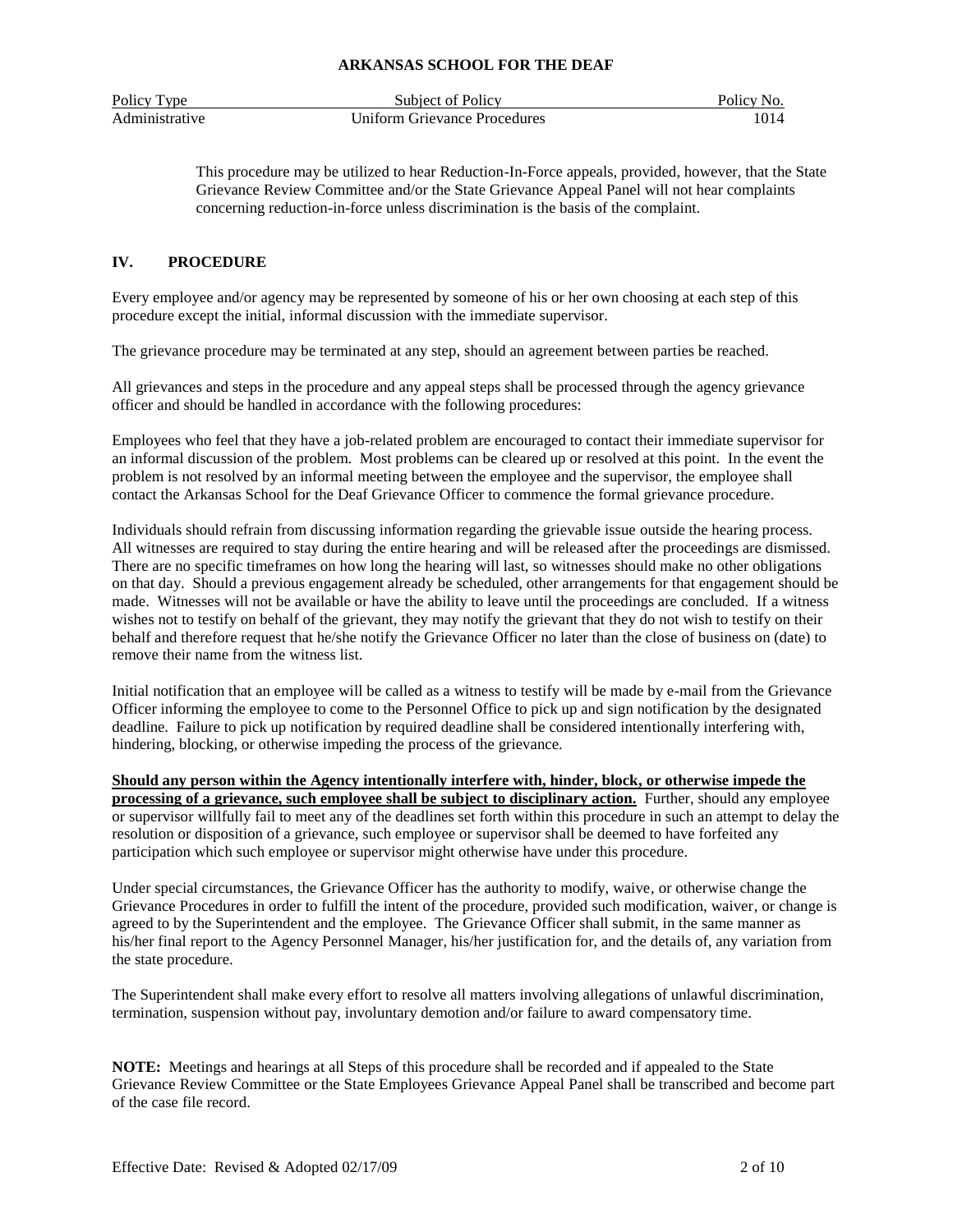| Policy Type    | Subject of Policy                   | Policy No. |
|----------------|-------------------------------------|------------|
| Administrative | <b>Uniform Grievance Procedures</b> | 1014       |

Grievances involving allegations of unlawful discrimination, termination, suspension without pay, involuntary demotion, promotions, lateral transfers, harassment and/or failure to award compensatory time shall commence at the appropriate Step to be determined by the Grievance Officer.

Grievances filed against the Superintendent shall commence at Step 4.

At the conclusion of each step of the procedure, notification of decisions or recommendations will be provided in writing to all parties involved, including the employee's immediate supervisor.

# **V. DETERMINATION OF GRIEVABLE MATTERS**

In the event the Grievance Officer and the employee disagree as to whether the matter under consideration is a grievable matter within the scope of these procedures and Executive Order No. 86-1 and/or Executive Order 93-1, the Grievance Officer shall request a Determination from the State Grievance Review Committee

## **VI. STEPS OF GRIEVANCE PROCEDURES**

To initiate this grievance procedure, the employee must submit the grievance in writing to the agency Grievance Officer within five (5) agency business days of the notification of action issued, excluding State issued holidays. The Grievance Officer will assist the employee with the necessary documentation as necessary.

## **STEP 1 – Employee and Employee's Supervisor**

The Grievance Officer will arrange a meeting within three (3) agency business days between the employee and the employee's supervisor with the Grievance Officer acting as a facilitator. Within three (3) agency business days from the date of the hearing the Grievance Officer will submit to the Superintendent resolutions, if any, that were agreed upon between the employee and the Supervisor. If the employee does not file an appeal for advancement to Step 2 within five (5) agency business days from receipt of hearing decision, the matter will be considered resolved and the employee shall have no further right with respect to said grievance.

This Step is not available if the grievance is against the Superintendent.

#### **STEP 2-Superintendent**

The Grievance Officer will arrange a meeting between the employee, the employee's supervisor and the Superintendent within five (5) agency business days after receiving the employee's written request.

The Superintendent shall require the employee to set forth the nature of the disagreement with the decision in Step 2, in writing, prior to the hearing. The Superintendent shall submit his decision in writing to the employee and the Grievance Officer within three (3) agency business days following the conclusion of the hearing. If the employee does not file an appeal for advancement to Step 3 within five (5) agency business days from receipt of hearing decision, the matter will be considered resolved and the employee shall have no further right with respect to said grievance. If the decision of the Superintendent overturns the disciplinary action causing the grievance, such decision shall be final and binding and will not proceed to the next step and shall be removed from the personnel files.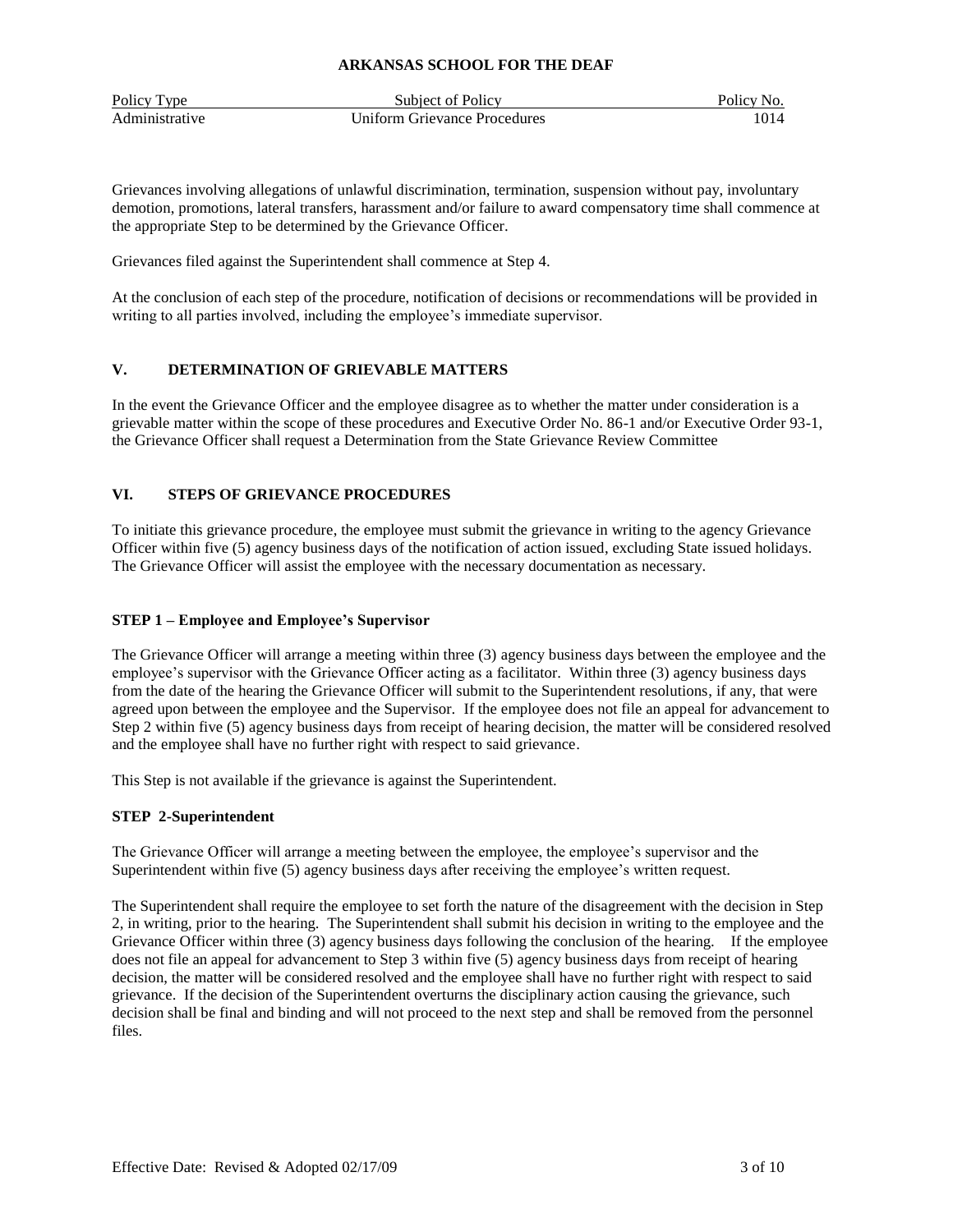| Policy Type    | Subject of Policy                   | Policy No. |
|----------------|-------------------------------------|------------|
| Administrative | <b>Uniform Grievance Procedures</b> |            |

## **STEP 3 – Board of Trustees**

The Grievance Officer will notify the Board of Trustees Chairman to hear the grievance or have a representative appointed to hear the grievance and arrange for the grievance to be placed on the agenda for the Board of Trustees to be deliberated at their next regular scheduled monthly meeting. The Grievant shall have the option to have the grievance held in open or closed session. The Board Chair shall make the determination whether it will be heard in open or closed session. The Grievance Officer will attend a meeting between the Superintendent, the employee, the employee's supervisor and the Board of Trustees or their authorized representative. The Grievance Officer shall take testimony and accept exhibits. Within three (3) agency business days of the conclusion of the hearing, the Board of Trustees shall submit their decision in writing to all parties involved. If the employee does not file an appeal for advancement to Step 4 within five (5) agency business days from receipt of hearing decision, the matter will be considered resolved and the employee shall have no further right with respect to said grievance.

Should a grievance proceeding be held in open session, all witnesses that are called to testify will be allowed to stay during the hearing.

## **STEP 4 – State Grievance Review Committee or State Employee Grievance Appeal Panel**

If the employee is not satisfied with the decision of the Board of Trustees in Step 4, he/she may, within five (5) agency business days of receipt of the Board of Trustees' written decision, appeal the decision to the State Grievance Review Committee or the State Employee Grievance Appeal Panel (as appropriate).

The Committee or Panel shall conduct whatever review of the grievance it deems necessary. The Panel shall hear grievances concerning allegations of unlawful discrimination, termination, and suspension without pay, involuntary demotion and/or failure to award compensatory time. The Committee shall hear all other grievances. (Appeals to the State Grievance Review Committee or State Employee Grievance Appeal Panel should be processed by the Agency Grievance Officer or authorized representative).

## **STEP 5 – State Chief Fiscal Officer**

If the review body is the State Grievance Review Committee, the decision shall be reviewed by the Board of Trustees and shall be submitted to all parties, and representatives involved. The Committee shall be copied on this decision. The decision of the Board of Trustees shall be final and binding on all concerned parties-

If the review body is the State Employee Grievance Appeal Panel, the Board of Trustees shall review the Panel's decision and effect implementation of the decision. If the Board of Trustees does not agree with the Panel's decision, they may within ten (10) agency business days of receipt of the Panel's written decision, provide the Chief Fiscal Officer of the State and the aggrieved employee with written justification of the action of Arkansas School for the Deaf and request a formal review of the Panel's decision by the Chief Fiscal Officer. The employee may also submit comments regarding the Board of Trustees' justification to the Chief Fiscal Officer. (Appeals to the Chief Fiscal Officer should be processed by the Agency Grievance Officer or authorized representative).

# **VI. DOCUMENTATION**

It shall be the responsibility of the Grievance Officer to file a brief report of the grievance, the procedures followed and its ultimate disposition, along with copies of all documentary evidence, with the Agency Personnel Manager within ten (10) agency business days following final disposition of the grievance. In addition, when an employee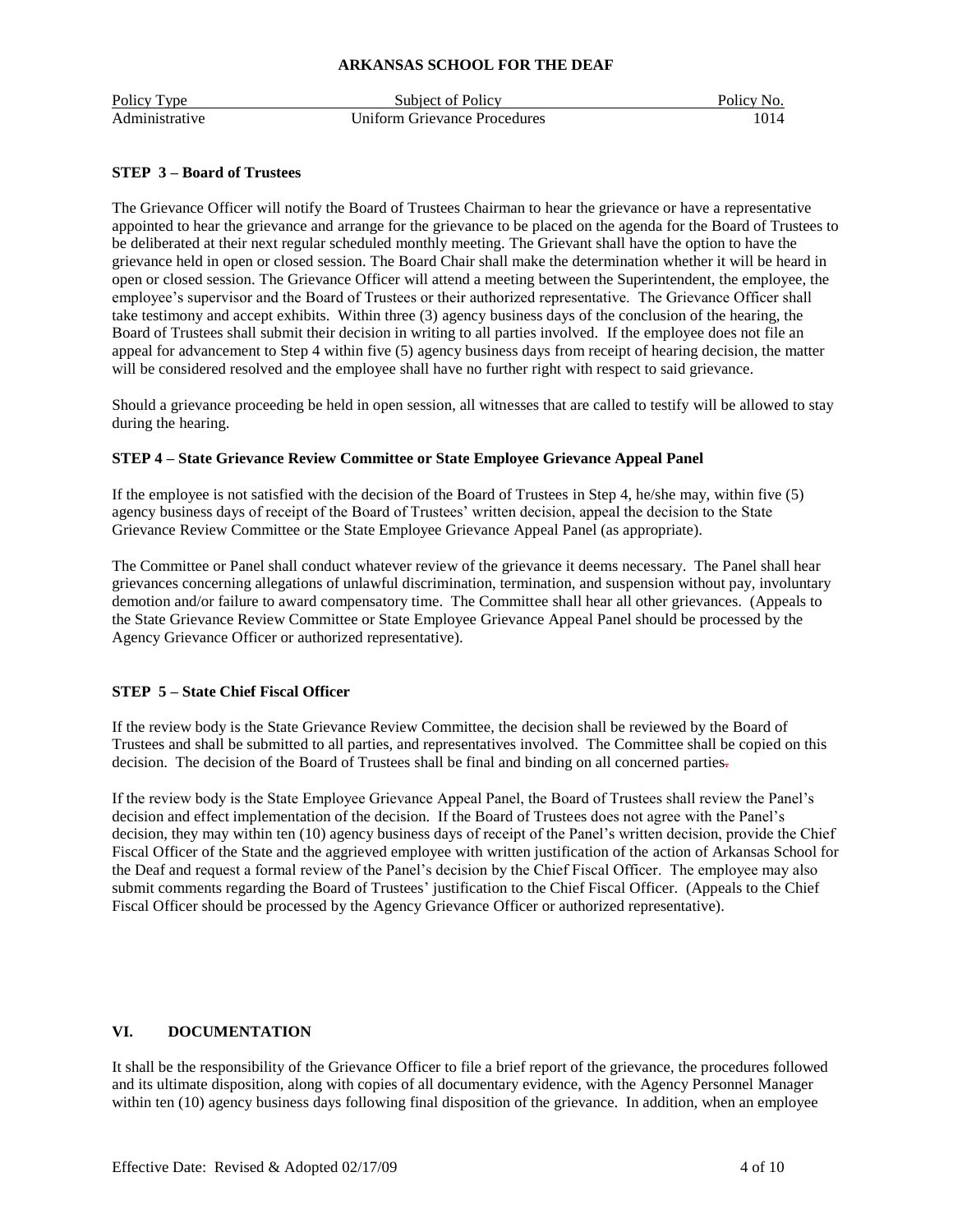| <b>ARKANSAS SCHOOL FOR THE DEAF</b> |  |  |
|-------------------------------------|--|--|
|                                     |  |  |

| Policy Type    | Subject of Policy            | Policy No. |
|----------------|------------------------------|------------|
| Administrative | Uniform Grievance Procedures | 1014       |

commences the formal grievance procedure at Step 1, it shall be the responsibility of the Grievance Officer to immediately file a form with the Agency Personnel Manager, listing the name of the Grievance Officer, a brief statement of the nature of the grievance and the date formal proceedings commenced. All documentation relating to an employee grievance, which shall be maintained in the Agency Personnel Office, shall be placed in a file separate from the employee's personnel file. No information relating to the grievance shall become a part of an employee's permanent personnel record. However, such records shall be maintained in hard copy for five years and permanently in such a manner as may be prescribed in applicable state and federal laws with regard to retention of such records.

# **VII. GRIEVANCE PROCEDURE REVISION POLICY**

The Board of Trustees may revise the Grievance Procedure. However, any changes must be submitted to the Office of Personnel Management for review and approval before becoming effective and will be made public to the employees of the Arkansas School for the Deaf before becoming effective.

\_\_\_\_\_\_\_\_\_\_\_\_\_\_\_\_\_\_\_\_\_\_\_\_\_\_\_\_\_\_\_\_\_\_\_\_\_\_\_\_\_\_\_\_\_\_\_\_\_\_\_\_\_ \_\_\_\_\_\_\_\_\_\_\_\_\_\_\_\_\_\_\_\_\_\_\_\_\_\_\_\_\_\_\_\_\_\_\_\_

APPROVED BY:

Superintendent, Arkansas School for the Deaf Date Date Date

Chairperson, Arkansas School for the Deaf Board of Trustees Date

\_\_\_\_\_\_\_\_\_\_\_\_\_\_\_\_\_\_\_\_\_\_\_\_\_\_\_\_\_\_\_\_\_\_\_\_\_\_\_\_\_\_\_\_\_\_\_\_\_\_\_\_\_ \_\_\_\_\_\_\_\_\_\_\_\_\_\_\_\_\_\_\_\_\_\_\_\_\_\_\_\_\_\_\_\_\_\_\_\_ Administrator, Office of Personnel Management Date Date

\_\_\_\_\_\_\_\_\_\_\_\_\_\_\_\_\_\_\_\_\_\_\_\_\_\_\_\_\_\_\_\_\_\_\_\_\_\_\_\_\_\_\_\_\_\_\_\_\_\_\_\_\_\_ \_\_\_\_\_\_\_\_\_\_\_\_\_\_\_\_\_\_\_\_\_\_\_\_\_\_\_\_\_\_\_\_\_\_\_\_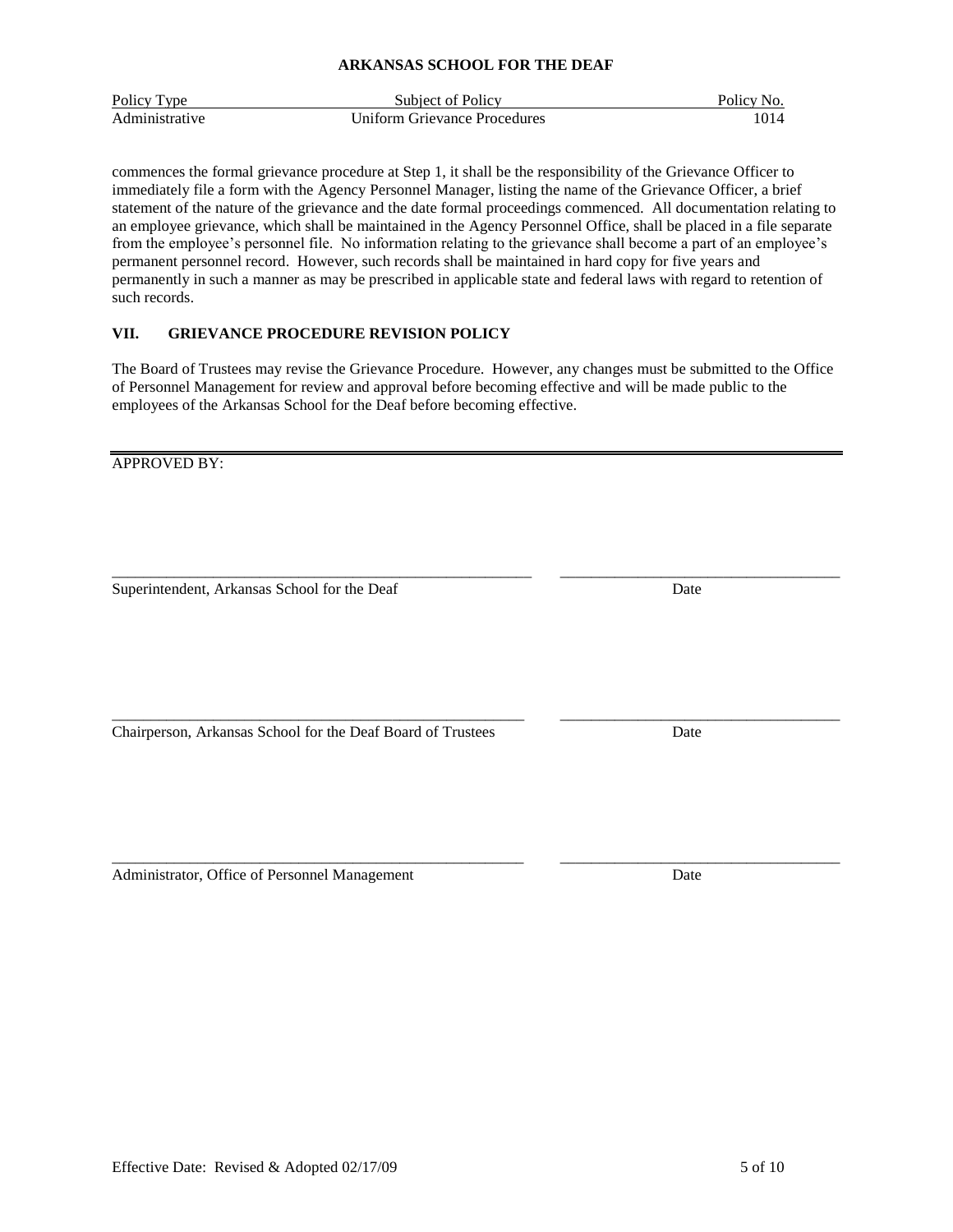Policy Type Subject of Policy Policy Policy No. Administrative Uniform Grievance Procedures 1014

# **STEP 1 GRIEVANCE FORM**

This form is to be used by the employee in filing a formal grievance. The form will be filled in completely and will serve, without amendment, as the source document for the grievance process. All supporting documentation must be attached to this grievance form.

EMPLOYEE'S NAME: \_\_\_\_\_\_\_\_\_\_\_\_\_\_\_\_\_\_\_\_\_\_\_\_\_\_\_\_\_\_\_\_\_\_\_\_\_\_\_\_\_\_\_\_\_\_ JOB TITLE: \_\_\_\_\_\_\_\_\_\_\_\_\_\_\_\_\_\_\_\_\_\_\_

SUPERVISOR ISSUING ACTION: \_\_\_\_\_\_\_\_\_\_\_\_\_\_\_\_\_\_\_\_\_\_\_\_\_\_\_\_\_\_\_\_\_\_\_\_\_\_\_\_\_\_\_\_\_\_\_\_\_\_\_\_\_\_\_\_\_\_\_\_\_\_\_\_\_\_\_\_

EMPLOYEE'S WORK LOCATION:

## GRIEVANCE STATEMENT

In order for a formal grievance to be processed, the following four (4) elements must be addressed: (Attach additional pages if needed.)

- 1) What was the date of occurrence and what specific behavior, condition or violation of policy or procedure occurred which you consider constitutes a grievance?
- 2) How have you been adversely affected by this grievance situation?
- 3) What specific action have you taken to reconcile and improve this situation, including discussing it with your immediate supervisor? What has been the outcome of these efforts?
- 4) What specific remedy do you request?
- 5) Check one option of how you would like the hearing to be heard before the Board of Trustees if applicable? Open session Closed session

GRIEVANT'S SIGNATURE: \_\_\_\_\_\_\_\_\_\_\_\_\_\_\_\_\_\_\_\_\_\_\_\_\_\_\_\_\_\_\_\_\_\_\_\_ DATE: \_\_\_\_\_\_\_\_\_\_\_\_\_\_\_\_\_\_\_\_\_\_\_\_\_\_\_\_\_\_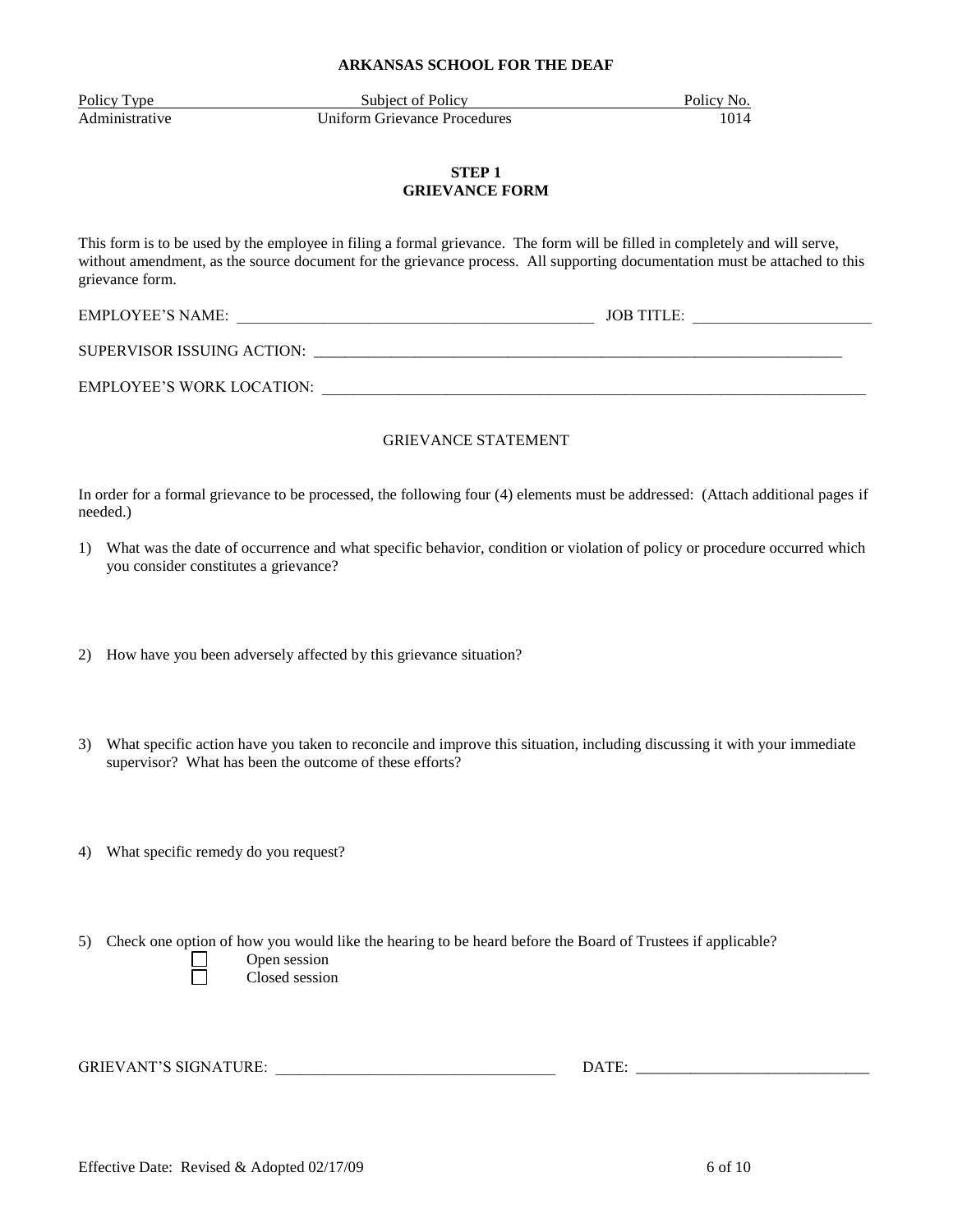Policy Type Subject of Policy Policy Policy Policy Policy No. Administrative Uniform Grievance Procedures 1014

## **STEP 1 REPLY TO EMPLOYEE GRIEVANCE EMPLOYEE'S SUPERVISOR**

#### \_\_\_\_\_\_\_\_\_\_\_\_\_\_\_\_\_\_\_\_\_\_\_\_\_\_\_\_\_\_\_\_\_\_\_\_\_\_\_\_\_\_\_\_\_\_\_\_\_\_\_\_\_\_\_\_\_\_\_\_ \_\_\_\_\_\_\_\_\_\_\_\_\_\_\_\_\_\_\_\_\_\_\_\_\_\_\_\_\_\_ SUPERVISOR, ARKANSAS SCHOOL FOR THE DEAF DATE

# EMPLOYEE ANSWER:

I accept the answer to my grievance.

The answer to my grievance is not acceptable and I wish to refer my grievance to the Superintendent.

**NOTE: EXPLAIN** fully why you do not accept the above response/decision.

GRIEVANT'S SIGNATURE: **\_\_\_\_\_\_\_\_\_\_\_\_\_\_\_\_\_\_\_\_\_\_\_\_\_\_\_\_\_\_\_\_\_\_\_\_\_\_\_\_\_\_** DATE: \_\_\_\_\_\_\_\_\_\_\_\_\_\_\_\_\_\_\_\_\_\_\_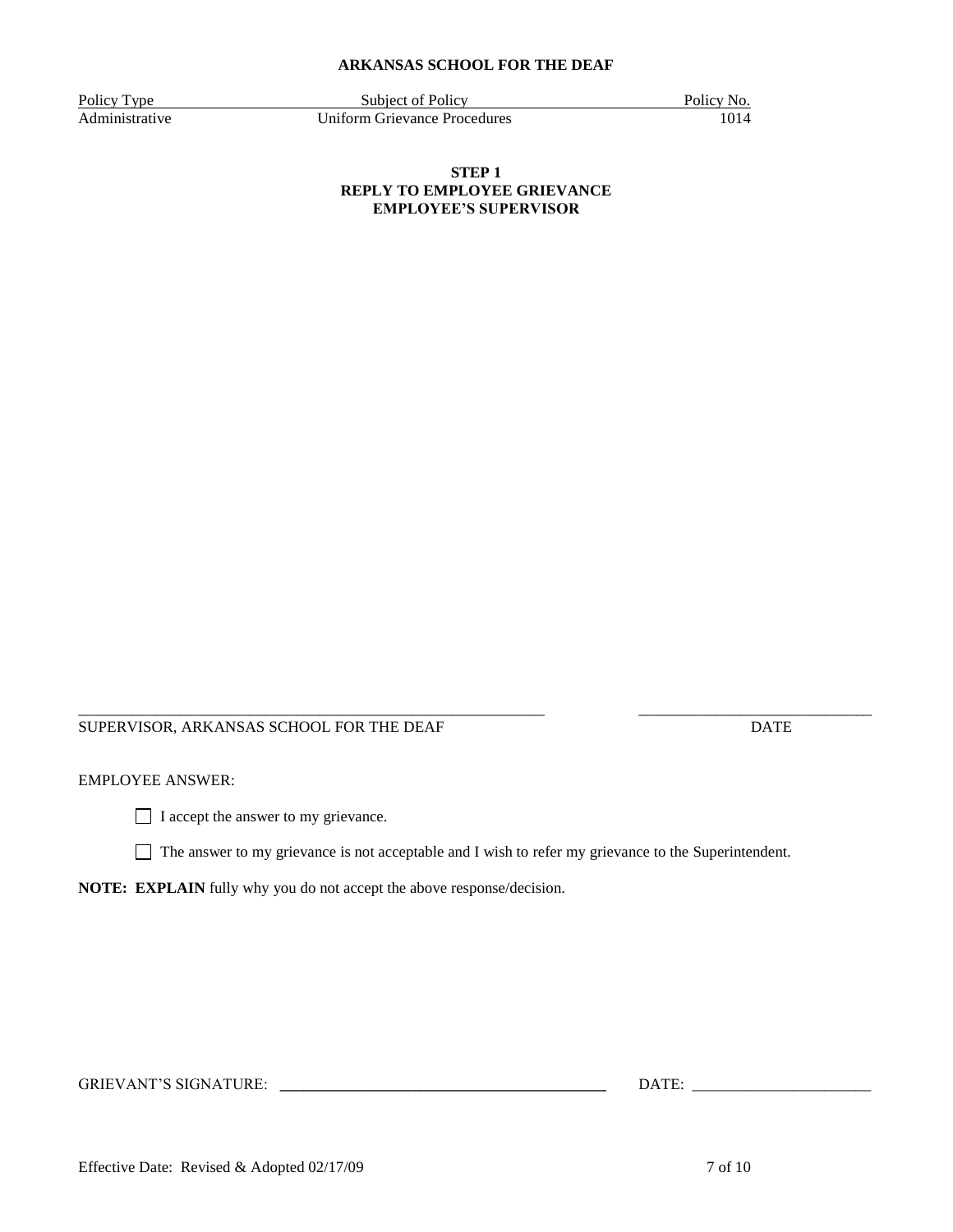Policy Type Subject of Policy Policy Policy No.<br>Administrative Uniform Grievance Procedures 1014 **Uniform Grievance Procedures** 

**STEP 2 REPLY TO EMPLOYEE GRIEVANCE SUPERINTENDENT'S DECISION**

SUPERINTENDENT'S SIGNATURE **Example 2018** DATE

EMPLOYEE ANSWER:

I accept the answer to my grievance.

I do not accept the answer to my grievance and wish to refer my grievance to the Board of Trustees.

**NOTE: EXPLAIN** fully why you do not accept the above response/decision.

GRIEVANT'S SIGNATURE: \_\_\_\_\_\_\_\_\_\_\_\_\_\_\_\_\_\_\_\_\_\_\_\_\_\_\_\_\_\_\_\_\_\_\_\_\_\_\_\_\_\_ DATE: \_\_\_\_\_\_\_\_\_\_\_\_\_\_\_\_\_\_\_\_\_\_\_

Effective Date: Revised & Adopted 02/17/09 8 of 10

\_\_\_\_\_\_\_\_\_\_\_\_\_\_\_\_\_\_\_\_\_\_\_\_\_\_\_\_\_\_\_\_\_\_\_\_\_\_\_\_\_\_\_\_\_\_\_\_\_\_\_\_\_\_\_\_\_\_ \_\_\_\_\_\_\_\_\_\_\_\_\_\_\_\_\_\_\_\_\_\_\_\_\_\_\_\_\_\_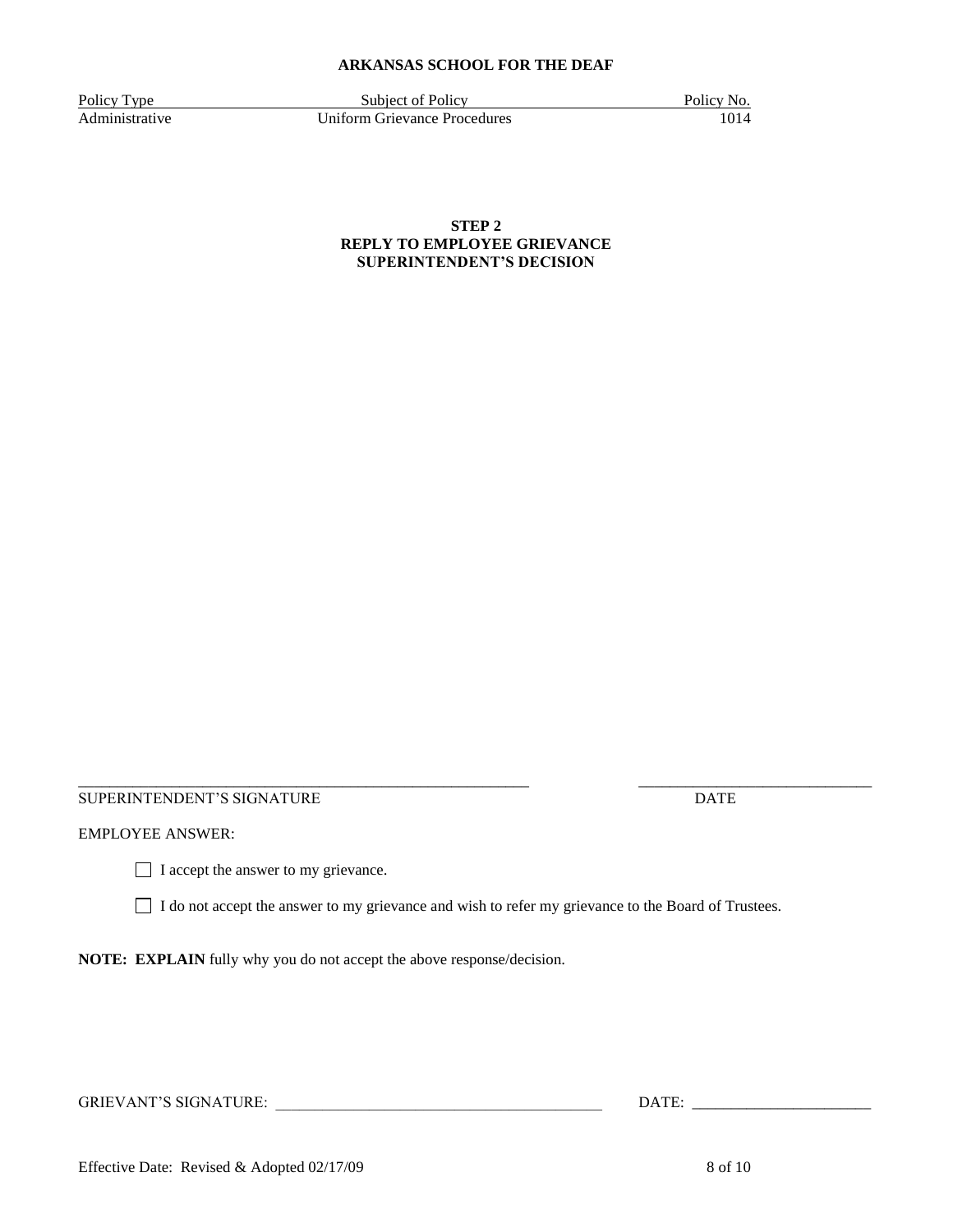Policy Type Subject of Policy Policy Policy Policy Policy No. Administrative Uniform Grievance Procedures 1014

**STEP 3 BOARD'S DECISION BOARD OF TRUSTEES**

#### \_\_\_\_\_\_\_\_\_\_\_\_\_\_\_\_\_\_\_\_\_\_\_\_\_\_\_\_\_\_\_\_\_\_\_\_\_\_\_\_\_\_\_\_\_\_\_\_\_\_\_\_\_ \_\_\_\_\_\_\_\_\_\_\_\_\_\_\_\_\_\_\_\_\_\_\_\_\_\_\_\_\_\_ BOARD CHAIRMAN'S SIGNATURE **Example 2018** DATE

# EMPLOYEE ANSWER:

□ I accept the answer to my grievance.

 $\Box$  The answer to my grievance is not acceptable and I wish to refer my grievance to the State Grievance Review Committee or to the State Employee Grievance Appeal Panel.

**NOTE: EXPLAIN** fully why you do not accept the above response/decision.

GRIEVANT'S SIGNATURE: \_\_\_\_\_\_\_\_\_\_\_\_\_\_\_\_\_\_\_\_\_\_\_\_\_\_\_\_\_\_\_\_\_\_\_\_ DATE: \_\_\_\_\_\_\_\_\_\_\_\_\_\_\_\_\_\_\_\_\_\_\_\_\_\_\_\_\_\_